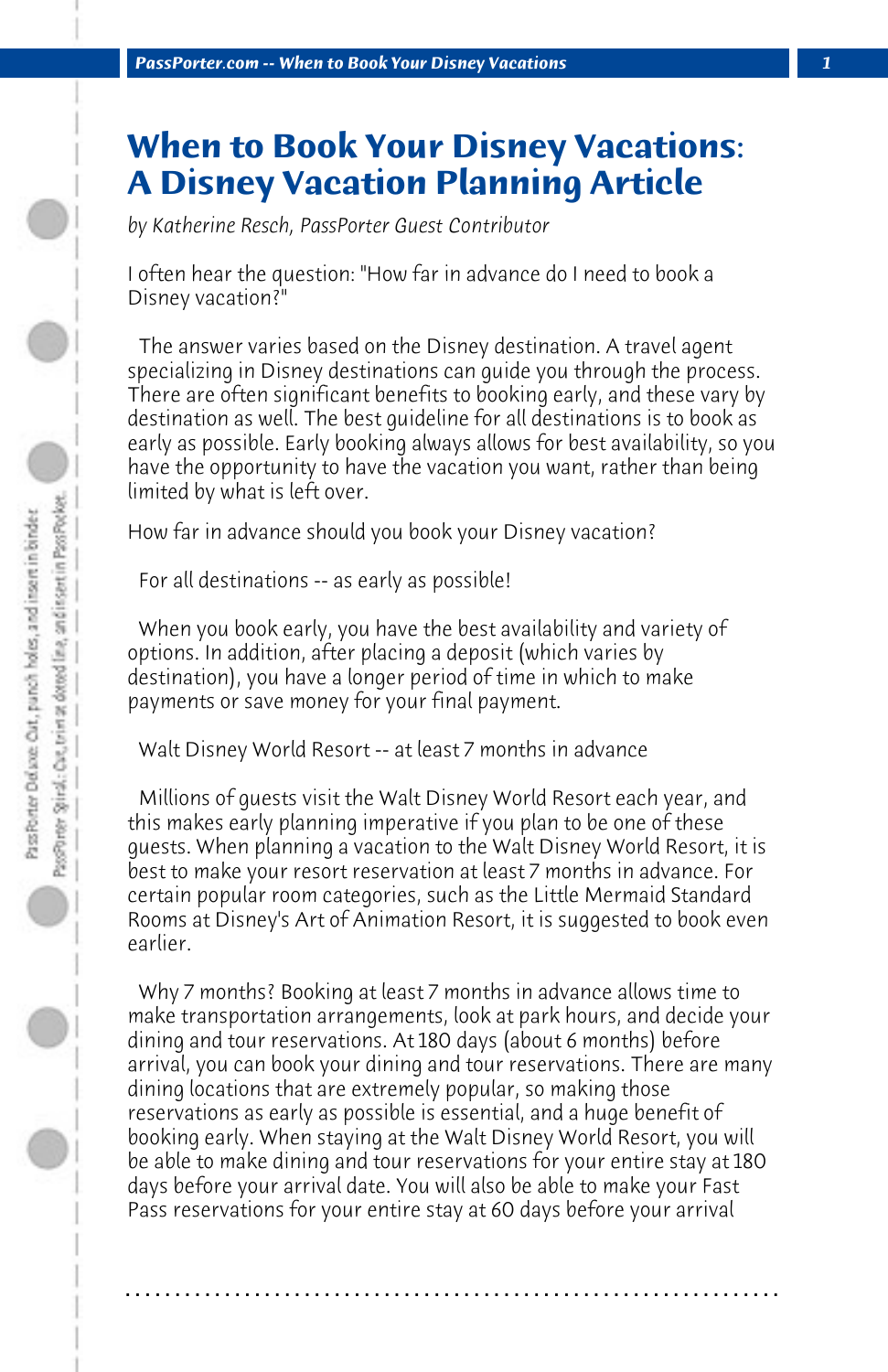date.

Disneyland Resort -- at least 3 months in advance

 The Disneyland Resort is the original Disney destination, and has the advantage of being smaller with a more local clientele. This, along with a shorter reservation time frame, allows for a more flexible schedule when booking reservations. For best availability, book a Disneyland Resort vacation at least 3 months in advance.

 Why 3 months? This time frame gives you time to make transportation arrangements, look at park hours, and decide on dining and tour reservations. Dining reservations at the Disneyland Resort can be made up to 60 days in advance. However, reservations at restaurants at the Disneyland Resort are often available at a later date, even for the most popular dining locations. Reservations for tours can be made up to 30 days in advance. The Disneyland Resort is my top suggestion for a last-minute Disney vacation.

 Disney Cruise Line -- at least 5 months in advance

 It is important to note that cruise pricing often increases as the sailing date approaches. This means that the best pricing is available when cruise itineraries are released, usually about 15-18 months in advance. If this is not possible, I suggest that you make your Disney Cruise Line reservation at least 5 months in advance.

 Why 5 months? I suggest having a passport for all Disney Cruise Line sailings, in case of unforeseen circumstances where you might have to depart from or stay in a foreign port. If applying for a new passport, it is best to allow at least 3 months to receive the passport. Reservations for specialty dining, spa treatments, shore excursions, and group babysitting can be made in advance once your reservation is paid in full, based on your Castaway Club status or stateroom. Booking at least one month in advance of your reservation date allows time to make transportation arrangements and take a better look at the cruise itinerary to determine the reservations you might like to make. First-time guests on the Disney Cruise Line can make reservations up to 75 days before sailing. Castaway Club members or guests staying in a concierge stateroom can make reservations up to 120 days before sailing.

 Adventures by Disney -- at least 5 months in advance

 Adventures by Disney offers the best of Disney service with the adventure of guided tours around the world. This is an amazing way to

**. . . . . . . . . . . . . . . . . . . . . . . . . . . . . . . . . . . . . . . . . . . . . . . . . . . . . . . . . . . . . . . . . .**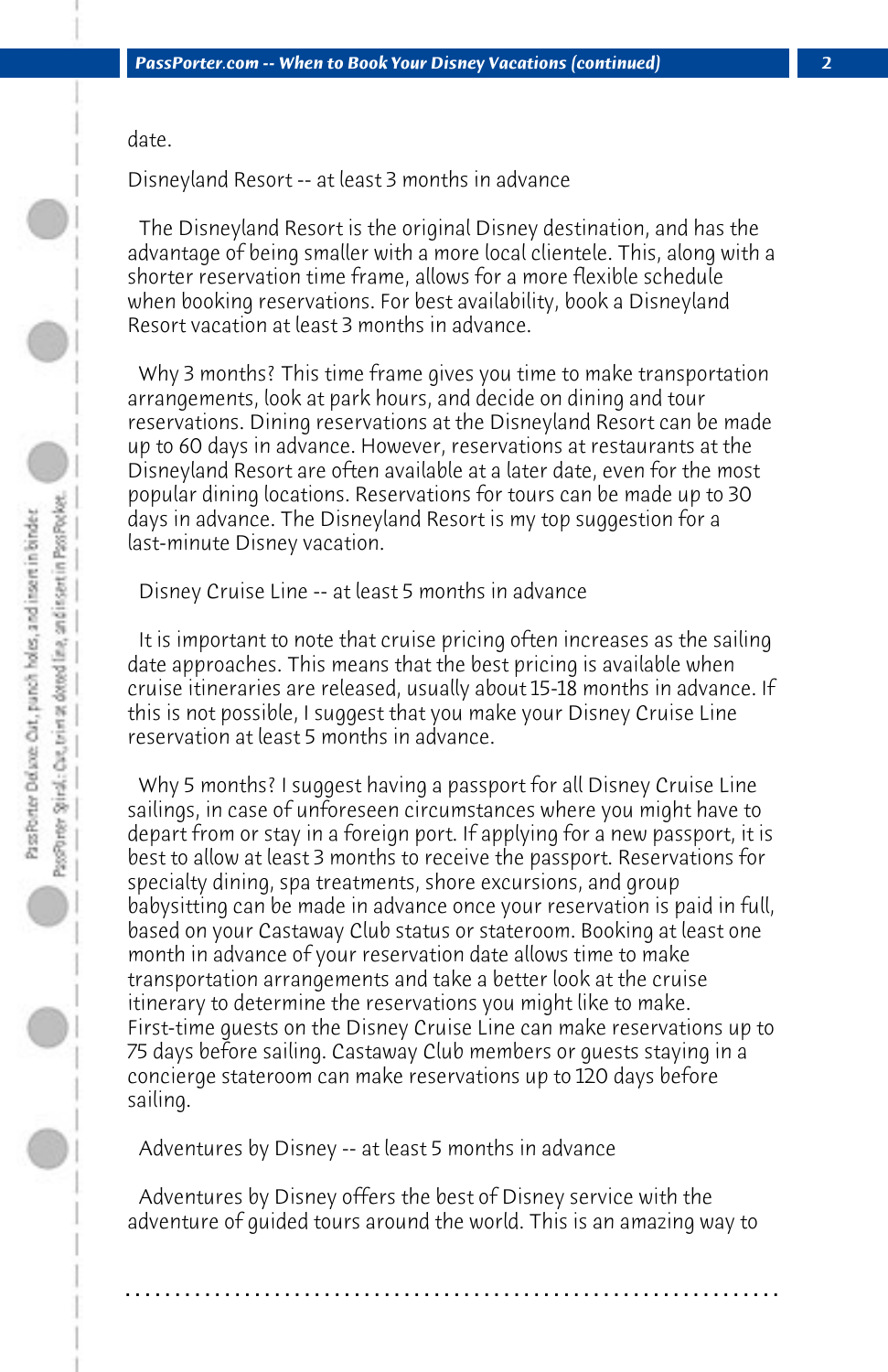experience culture with your family. Early booking ensures best availability, especially for common school vacation times, popular tours, and larger groups. If you would like to arrive early or extend your stay, early booking also offers the best availability for those extensions. I suggest booking at least 5 months in advance for all Adventures by Disney vacations.

 Why 5 months? Most Adventures by Disney vacations require a passport and international airfare. If applying for a new passport, I always suggest allowing at least 3 months to receive the passport. Even if traveling on a domestic Adventure, airfare can sometimes be difficult because of the destinations. Final payment for an Adventures by Disney vacation is due 120 days before travel, so booking fewer than 5 months in advance often means paying in full at the time of reservation.

 Aulani -- at least 7 months in advance

 Aulani, a Disney Resort and Spa in Ko Olina on O'ahu in Hawai'i, offers a tropical vacation with a Disney flair. Aulani offers standard hotel rooms and suites, as well as Disney Vacation Club villas. Transportation to Hawai'i can be difficult and expensive, depending on the city of origin, so booking far in advance can help you to find the best transportation options. In addition, excursions can be booked far in advance (right now there are reservations available in 2019). I suggest booking a vacation to Aulani at least 7 months in advance.

 Why 7 months? Dining reservations, including the popular Disney character breakfast at Makahiki, can be made up to 180 days in advance. Online pre-registration for Aunty's Beach House (the children's activity area for ages 3-12) begins at 90 days before travel. Having your reservation secured before these deadlines allows you to make arrangements in advance.

 General benefits of booking in advance

 For all destinations, booking in advance allows for the best availability and ability to make plans at your leisure. A good travel agent, especially one specializing in Disney destinations, can help you with your plans. If you are not able to make plans far in advance, you have the option of choosing a Disney destination where it is not as necessary (Disneyland Resort is my top suggestion), or accepting the fact that you may be taking what is available rather than choosing from every option.

*About The Author: Katherine Resch is an independent agent with Happily Ever Travel, an authorized Disney Vacation Planner agency. She is the proud mom to 3 princesses, and loves to explore Disney destinations with her family. You can contact Katherine through her website at* 

**. . . . . . . . . . . . . . . . . . . . . . . . . . . . . . . . . . . . . . . . . . . . . . . . . . . . . . . . . . . . . . . . . .**